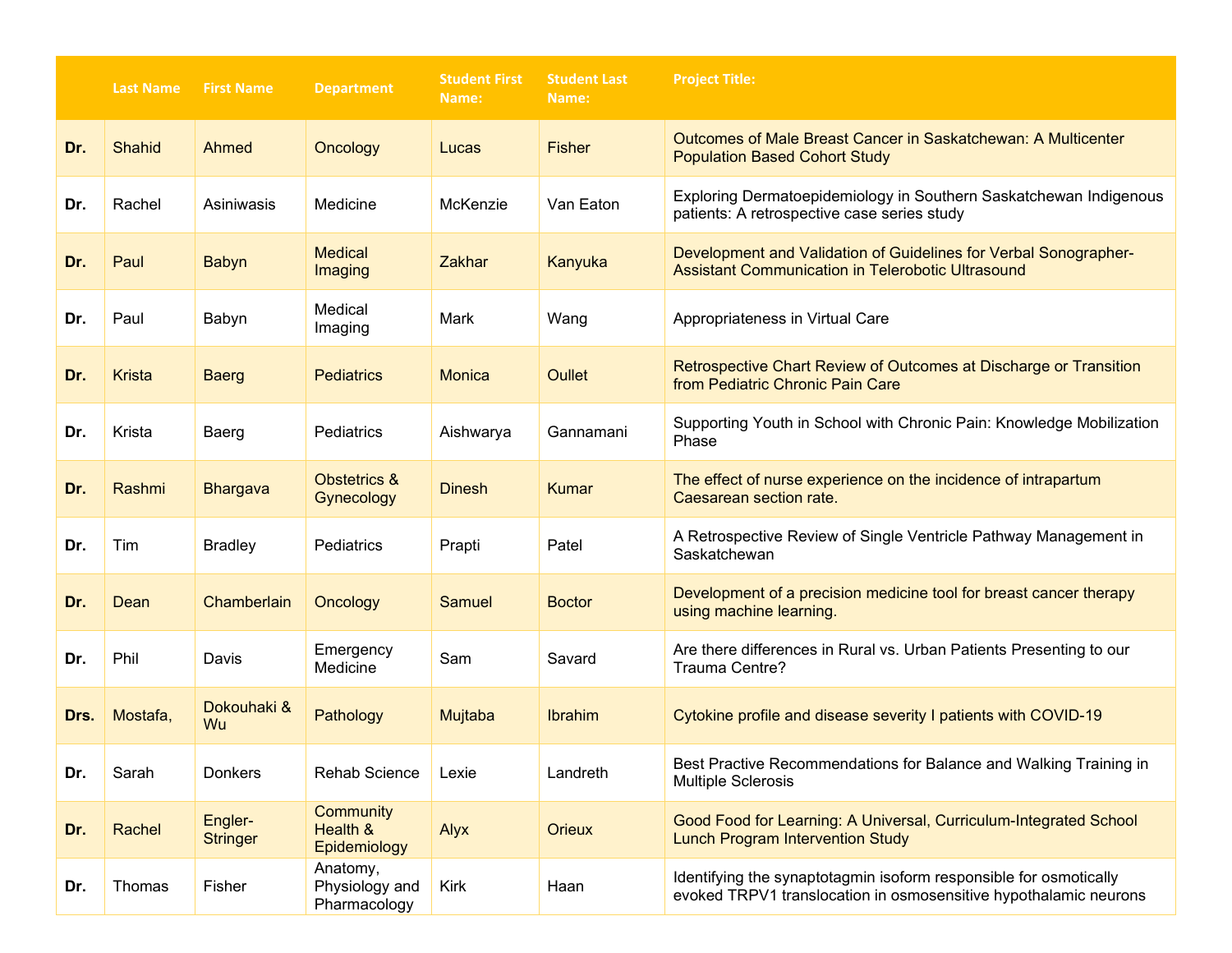| Dr.  | Daryl    | Fourney       | <b>Surgery</b>                                                  | <b>Barzany</b> | Ridha               | Which Baseline Clinical Factors and Clinical Indications are Most<br>Correlated with Outcome after Lumbar Spine Surgery?                                           |
|------|----------|---------------|-----------------------------------------------------------------|----------------|---------------------|--------------------------------------------------------------------------------------------------------------------------------------------------------------------|
| Dr.  | Eleanor  | Francis       | Family<br>Medicine                                              | Trevor         | Oleniuk             | On-call frequency in rural Saskatchewan                                                                                                                            |
| Dr.  | Ibraheem | Othman        | Oncology                                                        | <b>Mohamed</b> | Omar                | Western Canadian province experience on the rate of VTE in MM<br>patient - retrospective pilot study chart review analysis                                         |
| Dr.  | Danielle | Frost         | Academic<br>Family<br>Medicine                                  | Abby           | Miller              | Exploring the Stability of Self-Criticism, Self-Compassion, Self-Efficacy<br>and Grit in Professional Triathletes Within Training                                  |
| Dr.  | Jonathan | Gamble        | Anesthesiology                                                  | James          | <b>Macaskill</b>    | Passive leg raise for pediatric peripheral IV placement                                                                                                            |
| Dr.  | Donna    | Goodridge     | Medicine                                                        | Rachel         | Silverberg          | Long COVID in Saskatchewan: Understanding<br>the Care Needs and Lived Experience of Patients                                                                       |
| Dr.  | Gary     | Groot         | Department of<br>Community<br><b>Health and</b><br>Epidemiology | <b>Mikaela</b> | Vancoughnett        | Cultural healing practices for mental wellness in northern First Nations<br>communities in Saskatchewan: A Photovoice Study                                        |
| Dr.  | Gary     | Groot         | Department of<br>Surgery                                        | Hifsa          | Noor                | Variation in number of axillary sentinel lymph nodes collected by breast<br>surgeons in Saskatoon                                                                  |
| Dr.  | Jonathan | Grynspan      | <b>Diagnostic</b><br>Imaging                                    | Manojkumar     | <b>Balakrishnan</b> | Arterial Spin Labelling (ASL) in the setting of early sub acute stroke                                                                                             |
| Dr.  | Camille  | Hamula        | Pathology and<br>Laboratory<br>Medicine                         | Jay            | Rabari              | The significance of emerging stool pathogens and patient outcomes<br>with multiplex gastrointestinal PCR implementation in the clinical<br>microbiology laboratory |
| Dr.  | Camille  | Hamula        | Pathology and<br>Laboratory<br><b>Medicine</b>                  | Emmy           | Ogunjimi            | Trends in provincial blood culture utilization and the effects of Covid-19<br>pandemic                                                                             |
| Dr.  | Gregory  | Hansen        | Pediatrics                                                      | Evan           | Parchormchuk        | Canada's Pediatric Intensive Care Units Response to the COVID-19<br>Pandemic: A National Survey                                                                    |
| Dr.  | Peter    | <b>Hedlin</b> | Anesthesia                                                      | <b>Noaah</b>   | Reaume              | Inadequacy of Subarachnoid Blocks in Caesarian sections: Is this a<br>common problem?                                                                              |
| Dr.  | Jay      | Kalra         | Pathology &<br>Lab Medicine                                     | Zoher          | Rafid-Hamed         | Medical Error Disclosure An Ethical and Legal Dilemma?                                                                                                             |
| Drs. | Sinha &  | <b>Karras</b> | <b>UGME</b>                                                     | <b>Kennedy</b> | Lewis               | Developing a focus for the second UGME Course Review cycle.                                                                                                        |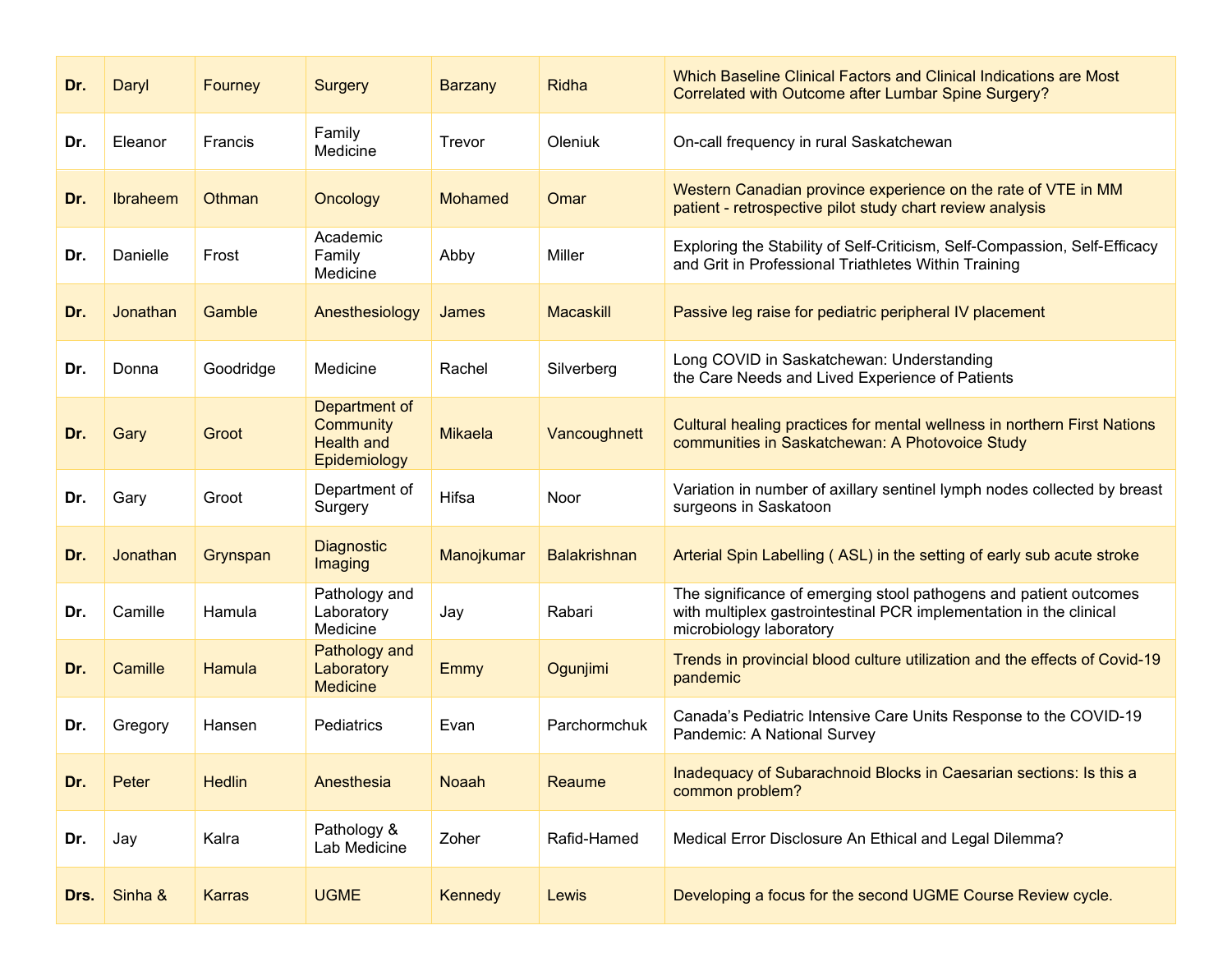| Dr.  | Michael            | Kelly           | Surgery                                    | Claire        | Duval              | Expanding Metabolic Imaging of Ischemic Stroke into the 3rd<br>Dimension                                                       |
|------|--------------------|-----------------|--------------------------------------------|---------------|--------------------|--------------------------------------------------------------------------------------------------------------------------------|
| Dr.  | <b>Niels</b>       | Koehncke        | <b>Medicine</b>                            | Tongchen      | Feng               | Blood Lead Levels in Workers Exposed to Surface Lead on Radiology<br><b>Shielding</b>                                          |
| Dr.  | <b>Niels</b>       | Koehncke        | Medicine                                   | Grant         | Yao                | Effect of Hands-Free Training on Worker Radiation Exposure                                                                     |
| Dr.  | Anand              | <b>Krishnan</b> | Anatomy,<br>Physiology and<br>Pharmacology | Justin        | Hall               | Effect of MANF and Plastin-3 on neurite outgrowth in vitro                                                                     |
| Dr.  | Angelica           | Lang            | Medicine                                   | Alexander     | Waslen             | Age-related effects on upper limb kinematics during functional tasks                                                           |
| Dr.  | Andrea             | Lavoie          | Medicine -<br>Cardiology                   | <b>Haylen</b> | Langlier           | Clinical outcomes in CHF: Comparison of an optimized clinic to usual<br>care                                                   |
| Dr.  | <b>Brian</b>       | Le              | Medical<br>Imaging                         | Anya          | Ostryzniuk         | MRI Hip at 3T versus MRI Hip Arthrography for Detecting Labral Tears                                                           |
| Dr.  | <b>Brian</b>       | Le              | <b>Medical</b><br>Imagine                  | Aleya         | Anderson           | Povidone Iodine Rectal Swab Prior to Ultrasound Guided Prostate<br><b>Biopsy</b>                                               |
| Dr.  | Nelson             | Leong           | Radiation<br>Oncology                      | Karmen        | Simonson           | Incidence, Patterns of Practice and Outcomes of Patients diagnosed<br>with High Grade Glioma at the Saskatchewan Cancer Agency |
| Dr.  | <b>Michael</b>     | Levin           | <b>Medicine</b>                            | Rachel        | Cey                | Effect of T-cell co-culture on neuronal RNA binding protein dysfunction                                                        |
| Dr.  | Cathy              | MacLean         | Family<br>Medicine                         | Morgan        | Schatz             | Access to primary care in Saskatoon                                                                                            |
| Dr.  | <b>Nazeem</b>      | Muhajarine      | CH&E/<br><b>SPHERU</b>                     | Jovana        | <b>Miladinovic</b> | See Us, Hear Us: Children, youth, and families coping with mental<br>health during the COVID-19 pandemic                       |
| Dr.  | Nazeem             | Muhajarine      | CH&E/<br><b>SPHERU</b>                     | Dain (Raina)  | Kim                | COVID-19 and Mental Health in Saskatchewan: Addressing the wider<br>health impacts of the pandemic                             |
| Dr.  | <b>Russell</b>     | <b>Murphy</b>   | Surgery/ENT                                | Yousef        | Omar               | Hyposmia and Olfactory Changes Following Covid-19 Infection and<br><b>Resolution: An Observational, Cross-Sectional Study</b>  |
| Drs. | Taylor-<br>Gjevre, | Nair & King     | Internal<br>Medicine                       | Zainab        | Sultan             | Quality Assessment of Online Self-Management and Self-Efficacy<br>Resources for People with Osteoarthritis                     |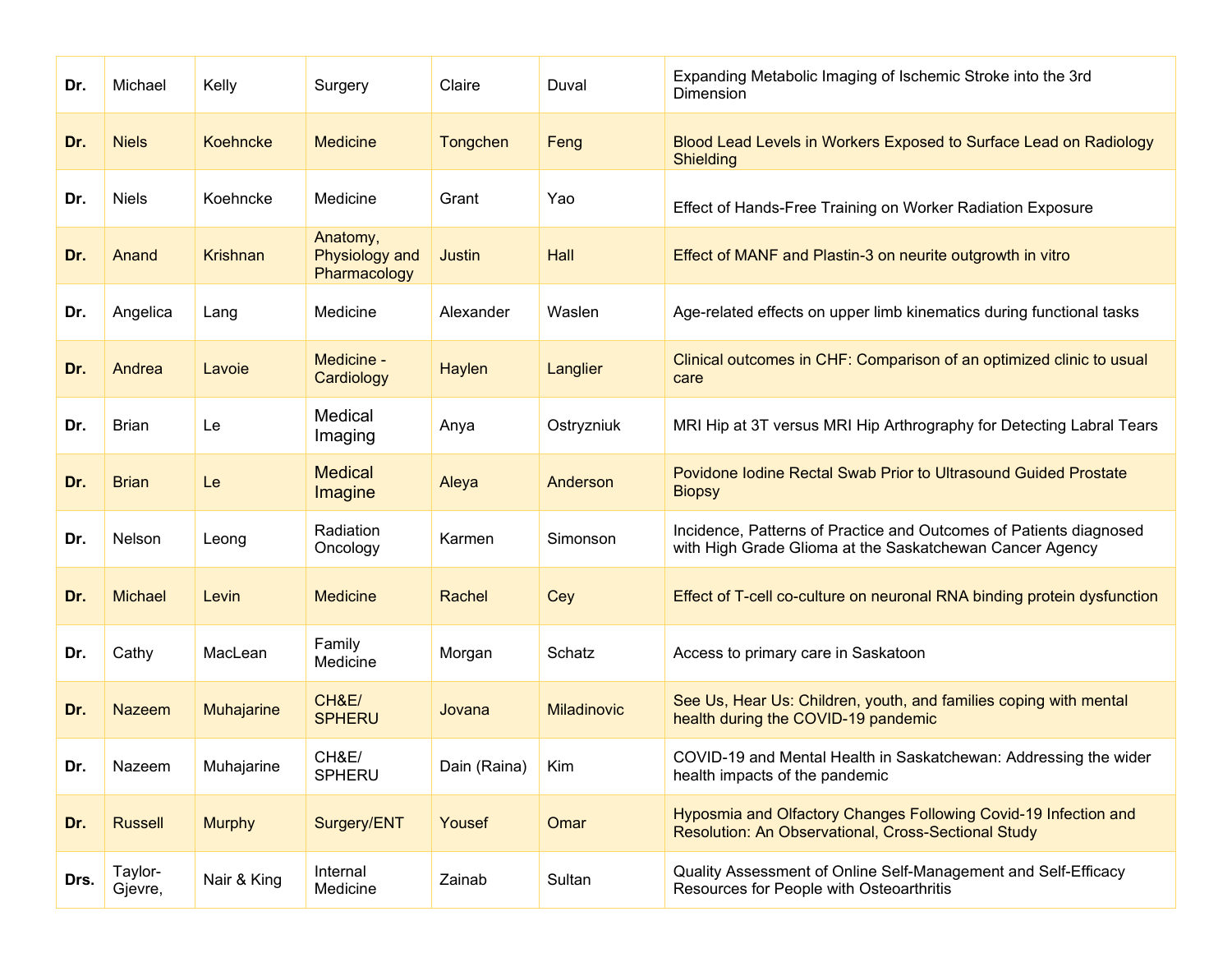| Dr.  | Polya               | Ninova               | <b>Pediatrics</b>                   | Soumiya                   | <b>Suresh</b>   | Outcomes of Newborns Born to COVID-19 Positive Mothers: A<br><b>Retrospective Chart Review</b>                                                                                    |
|------|---------------------|----------------------|-------------------------------------|---------------------------|-----------------|-----------------------------------------------------------------------------------------------------------------------------------------------------------------------------------|
| Dr.  | Paul                | Olszynski            | Emergency<br>Medicine               | Sydney                    | Murray          | Exploring the value and role of remote POCUS supervision using image<br>archiving and tele-guided POCUS education                                                                 |
| Dr.  | <b>Taofiq</b>       | Olusegun<br>Oyedokun | <b>Emergency</b><br><b>Medicine</b> | Revathi                   | <b>Nair</b>     | Optimizing Next Day Ultrasound in the Emergency Department: A<br><b>Quality Improvement Project</b>                                                                               |
| Dr.  | Sarah               | Oosman               | School of<br><b>Rehab Science</b>   | Azasma                    | Tanvir          | Walking the Talk: Addressing Anti-Black Racism in University of<br>Saskatchewan's College of Medicine                                                                             |
| Dr.  | Susan               | Petryk               | <b>Pediatrics</b>                   | <b>Dilpreet</b>           | <b>Bajwa</b>    | Virtual Follow-up Appointments by Medical Students and Residents in<br>Developmental Pediatrics: Expediting Clinical Care and Enriching the<br><b>Learning Experience</b>         |
| Dr.  | Susan               | Petryk               | Pediatrics                          | Yuli                      | Chen            | Virtual Facial Photography in the Diagnosis of Fetal Alcohol Spectrum<br>Disorder (FASD)                                                                                          |
| Dr.  | Susan               | Petryk               | <b>Pediatrics</b>                   | Janan                     | Ashique         | Optimizing the diagnostic assessment of complex developmental<br>disabilities conducted by the Complex Diagnosis Assessment Team<br>(CDAT) in Regina                              |
| Dr.  | Susan               | Petryk               | Pediatrics                          | Mauz                      | Asghar          | Virtual vs In-clinic Visits in Developmental-Behavioral Pediatrics:<br><b>Evaluating Patient's Preferences</b>                                                                    |
| Dr.  | Alysa               | Poulin               | Pathology                           | <b>Stephanie</b>          | <b>Bigsby</b>   | Evaluation of Synoptic Reporting for Placental Pathology in Saskatoon                                                                                                             |
| Dr.  | Jeremy              | Reed                 | Surgery                             | <b>Thomas</b>             | Goldade         | Does Waking to Maximize Nighttime Acetomniphoen and Ibuprofen<br>Dosing Improve Pain? A Randomized Control Trial                                                                  |
| Dr.  | <b>Jeremy</b>       | Reed                 | <b>Surgery</b>                      | Candelaria<br>Aristizabal | Londono         | Does Postoperative Pregabalin Improve Pain and Range of Motion<br>Following Arthroscopic Surgery of the Shoulder? An RCT.                                                         |
| Dr.  | Jeremy              | Reed                 | Surgery                             | Gavin                     | King            | Optimizing Patient Attitudes and Antibiotic Use with Absorbable vs.<br>Non-Absorbable Monofilament for the Closure of Arthrosopic Shoulder<br>Portals: A Randomized Control Trial |
| Dr.  | Anurag              | Saxena               | <b>PGME</b>                         | <b>Bryan</b>              | <b>Johnston</b> | Exploring leadership developmental readiness on leader development,<br>practice and effectiveness in postgraduate medical education                                               |
| Dr.  | Jay                 | Shavadia             | Medicine                            | Eunhyun<br>(David)        | Kim             | Characteristics and clinical outcomes of young patients presenting with<br>ST-segment elevation myocardial infarction in Northern Saskatchewan                                    |
| Drs. | Taylor-<br>Gjevre & | Sinha                | <b>UGME</b>                         | Georgia                   | <b>Bailey</b>   | Exploring undergraduate medical curriculum supporting students<br>learning to care for adults and children with physical, cognitive and<br>other disabilities.                    |